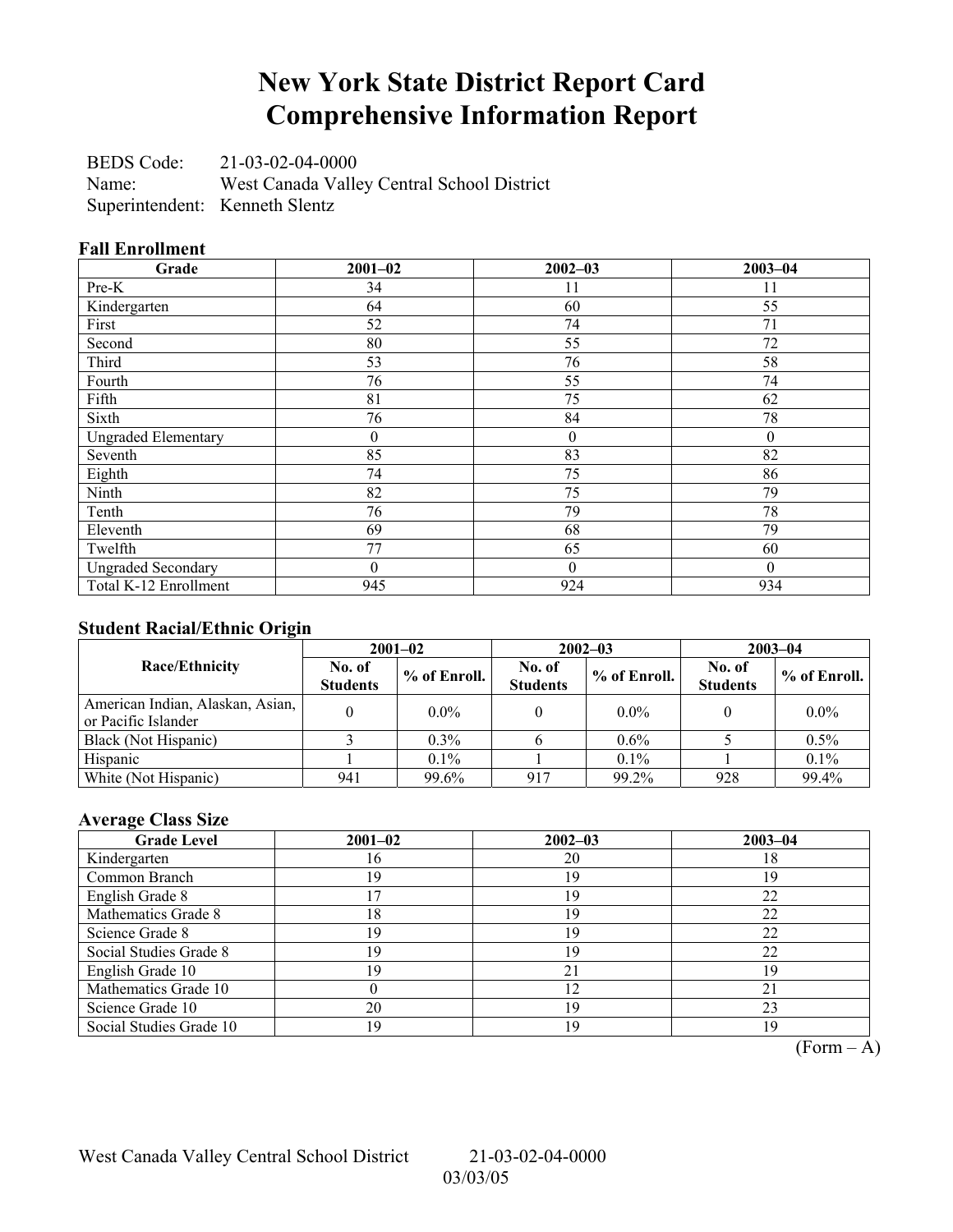#### **District Need to Resource Capacity Category**

| <b>N/RC Category</b> | <b>Description</b>                                                     |
|----------------------|------------------------------------------------------------------------|
|                      | This is a rural school district with high student needs in relation to |
|                      | district resource capacity.                                            |

#### **Similar School Group and Description**

| <b>Similar School Group</b> | <b>Description</b> |
|-----------------------------|--------------------|
| NA                          | <b>NA</b>          |

All schools within the same N/RC category are divided into three similar school groups defined by the percentage of students in the school who are eligible for the free-lunch program and/or who are limited English proficient (also known as English language learners).

#### **Student Demographics Used To Determine Similar Schools Group**

| $\epsilon$                        | $2001 - 02$ |         | $2002 - 03$ |          | $2003 - 04$ |         |
|-----------------------------------|-------------|---------|-------------|----------|-------------|---------|
|                                   | ∴ount       | Percent | Count       | Percent  | Count       | Percent |
| <b>Limited English Proficient</b> |             | $0.0\%$ |             | $.6\%$   | 16          | $.7\%$  |
| <b>Eligible for Free Lunch</b>    | 54ء         | 16.3%   | 181         | $19.6\%$ | 205         | 22.0%   |

#### **Attendance and Suspension**

|                               | $2000 - 01$     |         |                 | $2001 - 02$ | $2002 - 03$     |         |
|-------------------------------|-----------------|---------|-----------------|-------------|-----------------|---------|
|                               | No. of          | $%$ of  | No. of          | $%$ of      | No. of          | $%$ of  |
|                               | <b>Students</b> | Enroll. | <b>Students</b> | Enroll.     | <b>Students</b> | Enroll. |
| <b>Annual Attendance Rate</b> |                 | 96.3%   |                 | 95.8%       |                 | 96.1%   |
| <b>Student Suspensions</b>    | 30              | $3.1\%$ |                 | $2.2\%$     | າາ              | 2.4%    |

#### **Student Socioeconomic and Stability Indicators**

#### **(Percent of Enrollment)**

|                          | $2001 - 02$ | $2002 - 03$ | $2003 - 04$ |
|--------------------------|-------------|-------------|-------------|
| <b>Reduced Lunch</b>     | $9.8\%$     | 6.3%        | 9.5%        |
| <b>Public Assistance</b> | NΑ          | NA          | NA          |
| <b>Student Stability</b> | NΑ          | NA          | NΑ          |

| <b>Staff Counts</b>                   |             |  |  |  |  |
|---------------------------------------|-------------|--|--|--|--|
| <b>Staff</b>                          | $2003 - 04$ |  |  |  |  |
| <b>Total Teachers</b>                 | 76          |  |  |  |  |
| <b>Total Other Professional Staff</b> |             |  |  |  |  |
| <b>Total Paraprofessionals</b>        | つつ          |  |  |  |  |
| Teaching Out of Certification*        |             |  |  |  |  |

\*Teaching out of certification more than on an incidental basis.

 $(Form - B)$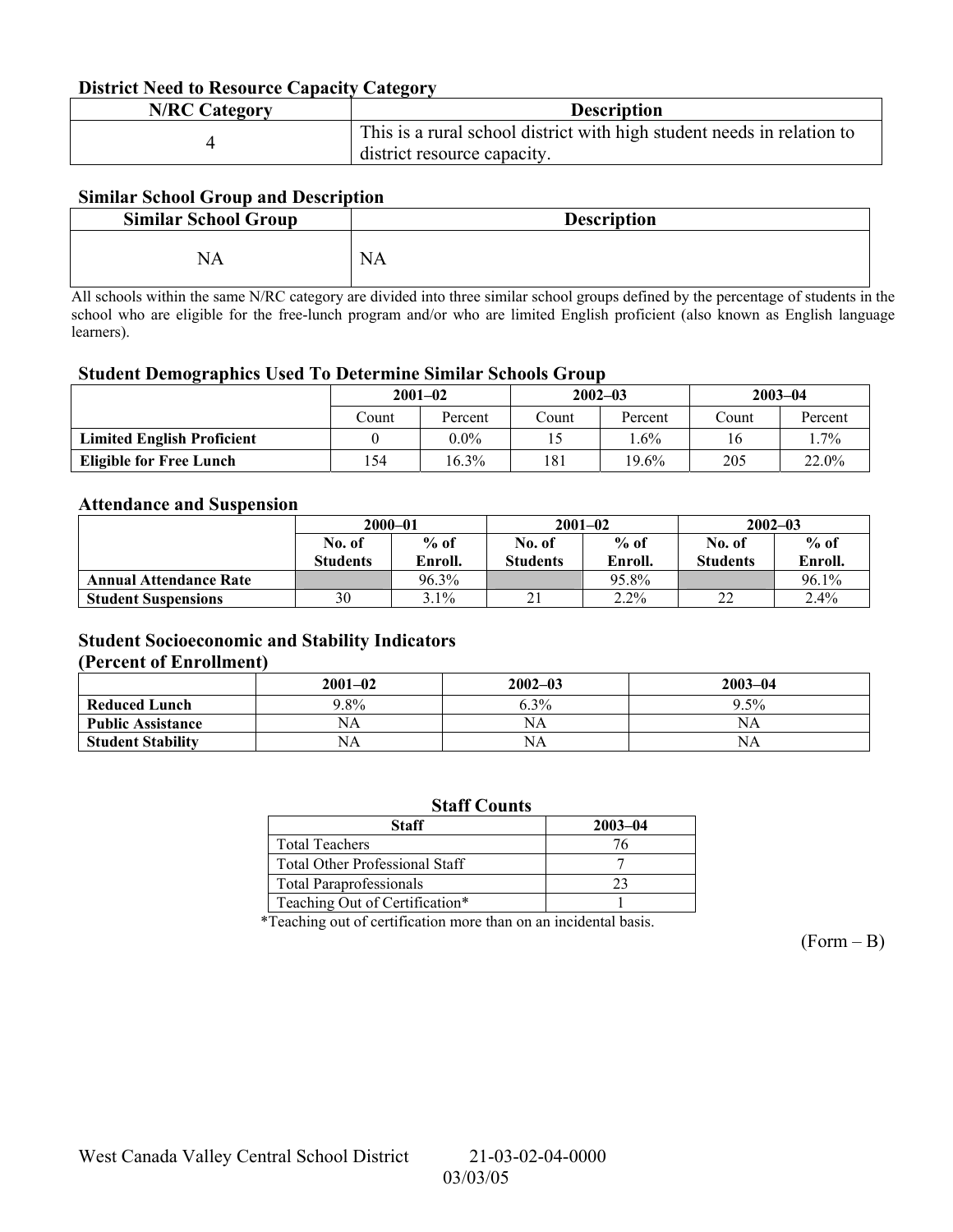## **High School Graduates and Noncompleters**

| men senoor Graaaates Larming regents Dipromas |                       |                                   |                                                     |                       |                                   |                                                    |                |                                   |                                                    |  |
|-----------------------------------------------|-----------------------|-----------------------------------|-----------------------------------------------------|-----------------------|-----------------------------------|----------------------------------------------------|----------------|-----------------------------------|----------------------------------------------------|--|
|                                               | $2001 - 02$           |                                   |                                                     |                       | $2002 - 03$                       |                                                    |                | $2003 - 04$                       |                                                    |  |
|                                               | <b>Total</b><br>Grads | <b>Regents</b><br><b>Diplomas</b> | $\frac{6}{10}$<br><b>Regents</b><br><b>Diplomas</b> | <b>Total</b><br>Grads | <b>Regents</b><br><b>Diplomas</b> | $\frac{6}{6}$<br><b>Regents</b><br><b>Diplomas</b> | Total<br>Grads | <b>Regents</b><br><b>Diplomas</b> | $\frac{6}{6}$<br><b>Regents</b><br><b>Diplomas</b> |  |
| General<br>Education                          | 73                    | 55                                | 75%                                                 | 54                    | 37                                | 69%                                                | 61             | 50                                | 82%                                                |  |
| Students with<br>Disabilities                 |                       |                                   | $0\%$                                               | $\mathbf{r}$          |                                   | $0\%$                                              | $\theta$       |                                   | $0\%$                                              |  |
| All Students                                  | 73                    | 55                                | 75%                                                 | 61                    | 37                                | 61%                                                | 61             | 50                                | 82%                                                |  |

#### **High School Graduates Earning Regents Diplomas\***

\*Only students awarded local diplomas (including local diplomas with Regents endorsements) are counted as high school graduates. Because of a change in data collection procedures for the 2001–02 school year, diploma counts for that year do not include counts from August 2001. Data for the 2002–03 school year include August 2002 and January and June 2003 graduates; data for the 2003–04 school year include August 2003 and January and June 2004 graduates.

#### **Distribution of 2003–04 Graduates (All Students)**

|               | To 4-vear<br>College | To 2-vear<br>College | <b>To Other Post-</b><br>Secondary | To the Military | Employment | Other |
|---------------|----------------------|----------------------|------------------------------------|-----------------|------------|-------|
| <b>Number</b> | 10                   | 4                    |                                    |                 |            |       |
| Percent       | 16%                  | 77%                  | $0\%$                              | $0\%$           | 7%         | $0\%$ |

#### **Number of High School Completers with Disabilities in 2003–04**

| Graduates*<br>a) | <b>Regents</b><br><b>Diplomas</b><br>b) | <b>IEP Diplomas</b><br>or Certificates<br>$\mathbf{c}$ | All 2003-04<br><b>Completers</b><br>$(a+c)$ |
|------------------|-----------------------------------------|--------------------------------------------------------|---------------------------------------------|
|                  |                                         |                                                        |                                             |
| $\sim$<br>$\sim$ | . .                                     | . .<br>$-$                                             |                                             |

\*Local Diplomas (including local diplomas with Regents endorsements)

#### **High School Noncompletion Rates**

|                     |                            |                 | $2001 - 02$ |                 | $2002 - 03$ |                 | $2003 - 04$ |  |
|---------------------|----------------------------|-----------------|-------------|-----------------|-------------|-----------------|-------------|--|
|                     |                            | No. of          | $%$ of      | No. of          | $%$ of      | No. of          | $%$ of      |  |
|                     |                            | <b>Students</b> | Enroll.     | <b>Students</b> | Enroll.     | <b>Students</b> | Enroll.     |  |
| General-            | Dropped Out                |                 |             | 4               |             |                 | $0.7\%$     |  |
| <b>Education</b>    | Entered GED Program*       |                 |             |                 |             |                 | $0.4\%$     |  |
| <b>Students</b>     | <b>Total Noncompleters</b> | 4               |             | 4               |             |                 | $1.1\%$     |  |
| <b>Students</b>     | Dropped Out                |                 |             |                 |             |                 | 2.4%        |  |
| with                | Entered GED Program*       |                 |             |                 |             |                 | $0.0\%$     |  |
| <b>Disabilities</b> | <b>Total Noncompleters</b> |                 |             |                 |             |                 | $2.4\%$     |  |
| All                 | Dropped Out                |                 | $1.0\%$     |                 | $1.7\%$     |                 | $1.0\%$     |  |
| <b>Students</b>     | Entered GED Program*       |                 | $0.3\%$     |                 | $0.0\%$     |                 | $0.3\%$     |  |
|                     | <b>Total Noncompleters</b> | 4               | 1.3%        |                 | 1.7%        | 4               | 1.3%        |  |

\*The number and percentage of students who left a program leading to a high school diploma and entered a program leading to a high school equivalency diploma.

 $(Form - C)$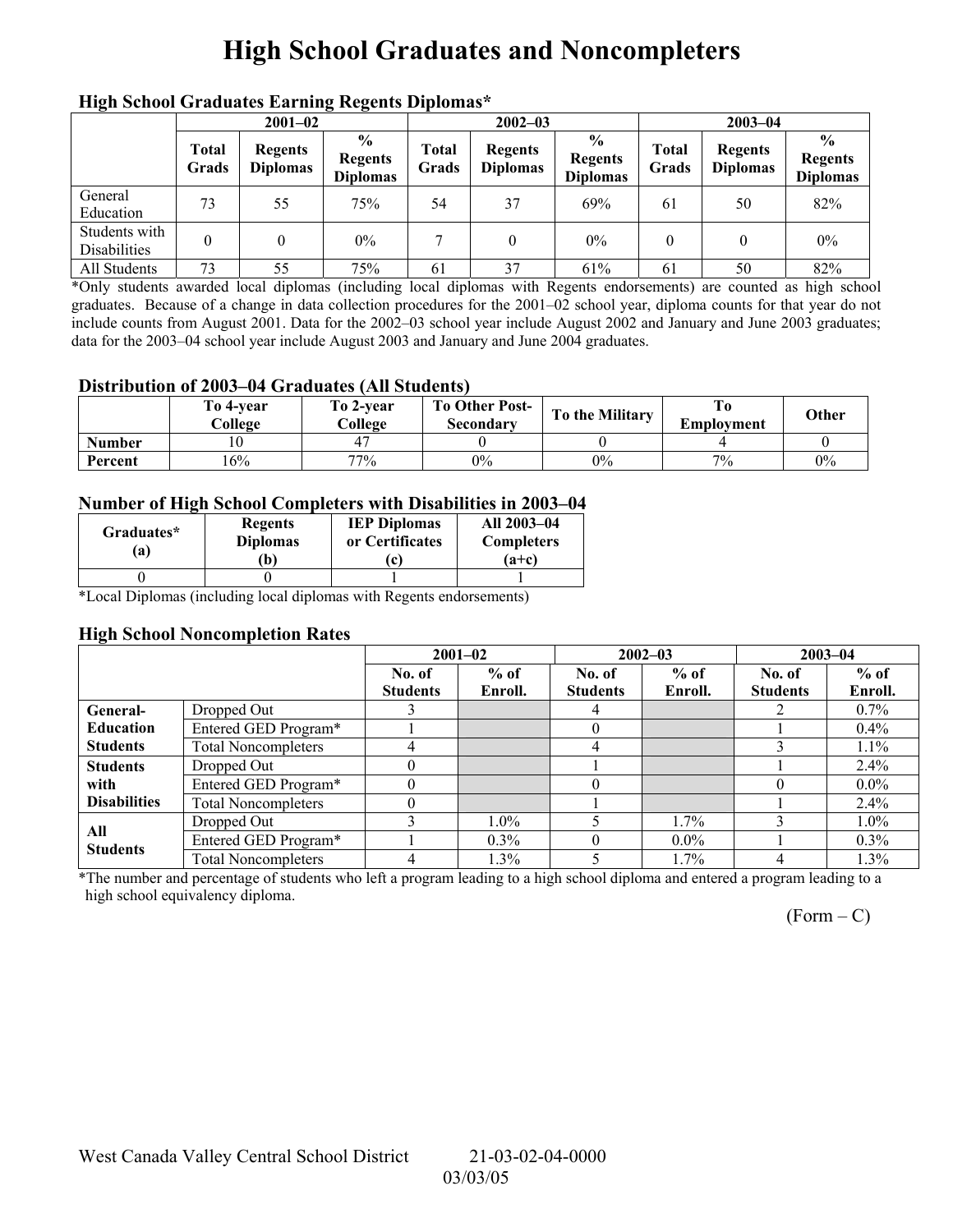# **Second Language Proficiency Examinations**

#### **General-Education Students**

| <b>Test</b> | $2001 - 02$       |           |                   | $2002 - 03$ | $2003 - 04$       |           |  |
|-------------|-------------------|-----------|-------------------|-------------|-------------------|-----------|--|
|             | <b>No. Tested</b> | % Passing | <b>No. Tested</b> | % Passing   | <b>No. Tested</b> | % Passing |  |
| French      |                   | 85%       | 80                | 90%         |                   | 96%       |  |
| German      |                   | $0\%$     |                   | $0\%$       |                   | $0\%$     |  |
| Italian     |                   | $0\%$     |                   | $0\%$       |                   | $0\%$     |  |
| Latin       |                   | 90%       |                   | $0\%$       |                   | $0\%$     |  |
| Spanish     |                   | $0\%$     |                   | 0%          |                   | $0\%$     |  |

#### **Students with Disabilities**

| <b>Test</b> | $2001 - 02$       |           |                   | $2002 - 03$ | $2003 - 04$       |           |  |
|-------------|-------------------|-----------|-------------------|-------------|-------------------|-----------|--|
|             | <b>No. Tested</b> | % Passing | <b>No. Tested</b> | % Passing   | <b>No. Tested</b> | % Passing |  |
| French      |                   | $0\%$     |                   | $0\%$       |                   |           |  |
| German      |                   | $0\%$     |                   | 0%          |                   | $0\%$     |  |
| Italian     |                   | $0\%$     |                   | 0%          |                   | $0\%$     |  |
| Latin       |                   | $0\%$     |                   | 0%          |                   | $0\%$     |  |
| Spanish     |                   | $0\%$     |                   | $0\%$       |                   | $0\%$     |  |

## **Regents Competency Tests**

#### **General-Education Students**

| <b>Test</b>       | $2001 - 02$       |           |                   | $2002 - 03$ | $2003 - 04$       |           |  |
|-------------------|-------------------|-----------|-------------------|-------------|-------------------|-----------|--|
|                   | <b>No. Tested</b> | % Passing | <b>No. Tested</b> | % Passing   | <b>No. Tested</b> | % Passing |  |
| Mathematics       |                   |           |                   | $0\%$       |                   | $0\%$     |  |
| Science           |                   | $0\%$     |                   | $0\%$       |                   | $0\%$     |  |
| Reading           |                   |           |                   |             |                   |           |  |
| Writing           |                   |           |                   |             |                   |           |  |
| Global Studies    |                   | $0\%$     |                   | 0%          |                   | $0\%$     |  |
| U.S. Hist & Gov't |                   | $0\%$     |                   | 0%          |                   | $0\%$     |  |

#### **Students with Disabilities**

| <b>Test</b>       | $2001 - 02$       |           |                   | $2002 - 03$ | $2003 - 04$       |           |  |
|-------------------|-------------------|-----------|-------------------|-------------|-------------------|-----------|--|
|                   | <b>No. Tested</b> | % Passing | <b>No. Tested</b> | % Passing   | <b>No. Tested</b> | % Passing |  |
| Mathematics       |                   |           |                   |             |                   | 58%       |  |
| Science           |                   | $0\%$     |                   |             |                   |           |  |
| Reading           |                   |           |                   | 0%          |                   |           |  |
| Writing           |                   |           |                   |             |                   |           |  |
| Global Studies    |                   | $0\%$     |                   |             |                   |           |  |
| U.S. Hist & Gov't |                   |           |                   | $0\%$       |                   | $0\%$     |  |

 $(Form - E)$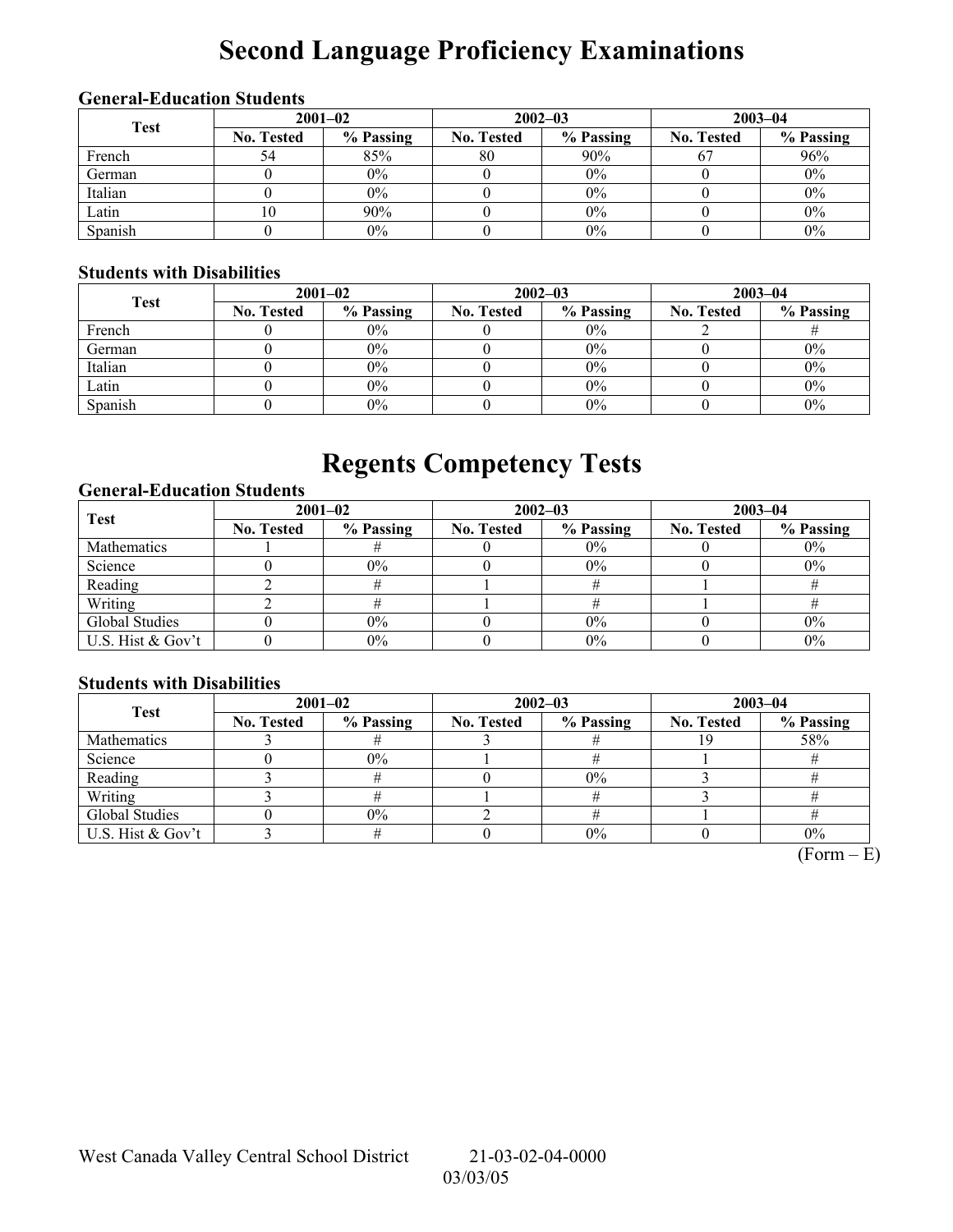|                                     | <b>All Students</b> |                                     |                 | <b>Students with Disabilities</b> |                  |                 |  |  |  |
|-------------------------------------|---------------------|-------------------------------------|-----------------|-----------------------------------|------------------|-----------------|--|--|--|
|                                     | $2001 - 02$         | $2002 - 03$                         | $2003 - 04$     | $2001 - 02$                       | $2002 - 03$      | $2003 - 04$     |  |  |  |
|                                     |                     | <b>Comprehensive English</b>        |                 |                                   |                  |                 |  |  |  |
| Number Tested                       | 65                  | 71                                  | 86              | $\overline{7}$                    | $\mathbf{1}$     | $\mathfrak{g}$  |  |  |  |
| Number Scoring 55-100               | 60                  | 62                                  | 81              | 5                                 | $\overline{\#}$  | $\overline{4}$  |  |  |  |
| Number Scoring 65-100               | 48                  | $\overline{54}$                     | 75              | $\overline{3}$                    | $\#$             | 1               |  |  |  |
| Number Scoring 85-100               | 22                  | $\overline{17}$                     | 28              | $\overline{0}$                    | $\#$             | $\overline{0}$  |  |  |  |
| Percentage of Tested Scoring 55-100 | 92%                 | 87%                                 | 94%             | 71%                               | $\#$             | 44%             |  |  |  |
| Percentage of Tested Scoring 65-100 | 74%                 | 76%                                 | 87%             | 43%                               | $\overline{\#}$  | 11%             |  |  |  |
| Percentage of Tested Scoring 85-100 | 34%                 | 24%                                 | 33%             | $0\%$                             | $\overline{\#}$  | $0\%$           |  |  |  |
|                                     |                     | <b>Mathematics A</b>                |                 |                                   |                  |                 |  |  |  |
| Number Tested                       | $\boldsymbol{0}$    | 71                                  | 79              | $\boldsymbol{0}$                  | $\overline{4}$   | $\mathfrak{Z}$  |  |  |  |
| Number Scoring 55-100               | $\mathbf{0}$        | $\overline{67}$                     | $\overline{77}$ | $\overline{0}$                    | $\overline{\#}$  | $\overline{\#}$ |  |  |  |
| Number Scoring 65-100               | $\boldsymbol{0}$    | 61                                  | 75              | $\boldsymbol{0}$                  | $\#$             | $\#$            |  |  |  |
| Number Scoring 85-100               | $\overline{0}$      | 8                                   | 37              | $\overline{0}$                    | $\overline{\#}$  | $\overline{\#}$ |  |  |  |
| Percentage of Tested Scoring 55-100 | 0%                  | 94%                                 | 97%             | $0\%$                             | $#$              | $\#$            |  |  |  |
| Percentage of Tested Scoring 65-100 | $0\%$               | 86%                                 | 95%             | $0\%$                             | $\frac{1}{2}$    | $\overline{\#}$ |  |  |  |
| Percentage of Tested Scoring 85-100 | $0\%$               | 11%                                 | 47%             | $0\%$                             | $\overline{\#}$  | $\overline{\#}$ |  |  |  |
| <b>Mathematics B</b>                |                     |                                     |                 |                                   |                  |                 |  |  |  |
| Number Tested                       | $\boldsymbol{0}$    | $\boldsymbol{0}$                    | 54              | $\boldsymbol{0}$                  | $\boldsymbol{0}$ |                 |  |  |  |
| Number Scoring 55-100               | $\boldsymbol{0}$    | $\overline{0}$                      | 42              | $\boldsymbol{0}$                  | $\mathbf{0}$     | $\#$            |  |  |  |
| Number Scoring 65-100               | $\mathbf{0}$        | $\boldsymbol{0}$                    | 26              | $\boldsymbol{0}$                  | $\overline{0}$   | $\overline{\#}$ |  |  |  |
| Number Scoring 85-100               | $\boldsymbol{0}$    | $\boldsymbol{0}$                    | 1               | $\boldsymbol{0}$                  | $\mathbf{0}$     | $\overline{\#}$ |  |  |  |
| Percentage of Tested Scoring 55-100 | $0\%$               | $0\%$                               | 78%             | $0\%$                             | 0%               | $\#$            |  |  |  |
| Percentage of Tested Scoring 65-100 | $0\%$               | $0\%$                               | 48%             | $0\%$                             | 0%               | $\#$            |  |  |  |
| Percentage of Tested Scoring 85-100 | $0\%$               | $0\%$                               | 2%              | $0\%$                             | $0\%$            | $\overline{\#}$ |  |  |  |
|                                     |                     | <b>Global History and Geography</b> |                 |                                   |                  |                 |  |  |  |
| Number Tested                       | 69                  | 73                                  | 73              | $\boldsymbol{0}$                  | 5                | 5               |  |  |  |
| Number Scoring 55-100               | 69                  | 69                                  | 70              | $\mathbf{0}$                      | $\overline{3}$   | $\overline{4}$  |  |  |  |
| Number Scoring 65-100               | 67                  | 67                                  | $\overline{62}$ | $\boldsymbol{0}$                  | $\overline{3}$   | $\mathbf{1}$    |  |  |  |
| Number Scoring 85-100               | $\overline{25}$     | $\overline{31}$                     | $\overline{28}$ | $\overline{0}$                    | $\mathbf{1}$     | $\Omega$        |  |  |  |
| Percentage of Tested Scoring 55-100 | 100%                | 95%                                 | 96%             | $0\%$                             | 60%              | 80%             |  |  |  |
| Percentage of Tested Scoring 65-100 | 97%                 | 92%                                 | 85%             | 0%                                | 60%              | 20%             |  |  |  |
| Percentage of Tested Scoring 85-100 | 36%                 | 42%                                 | 38%             | 0%                                | 20%              | 0%              |  |  |  |
|                                     |                     | <b>U.S. History and Government</b>  |                 |                                   |                  |                 |  |  |  |
| Number Tested                       | 66                  | 65                                  | 72              | 8                                 | $\boldsymbol{0}$ | $\overline{4}$  |  |  |  |
| Number Scoring 55-100               | 60                  | 64                                  | $\overline{72}$ | 5                                 | $\overline{0}$   | $\overline{\#}$ |  |  |  |
| Number Scoring 65-100               | $\overline{56}$     | 62                                  | $\overline{69}$ | $\overline{4}$                    | $\overline{0}$   | $\overline{\#}$ |  |  |  |
| Number Scoring 85-100               | $\overline{27}$     | 46                                  | $\overline{51}$ | $\mathbf{0}$                      | $\overline{0}$   | $\#$            |  |  |  |
| Percentage of Tested Scoring 55-100 | 91%                 | 98%                                 | 100%            | 62%                               | 0%               | $\#$            |  |  |  |
| Percentage of Tested Scoring 65-100 | 85%                 | 95%                                 | 96%             | 50%                               | $0\%$            | $\#$            |  |  |  |
| Percentage of Tested Scoring 85-100 | 41%                 | 71%                                 | 71%             | $0\%$                             | 0%               | $\#$            |  |  |  |

 $\overline{(Form - F)}$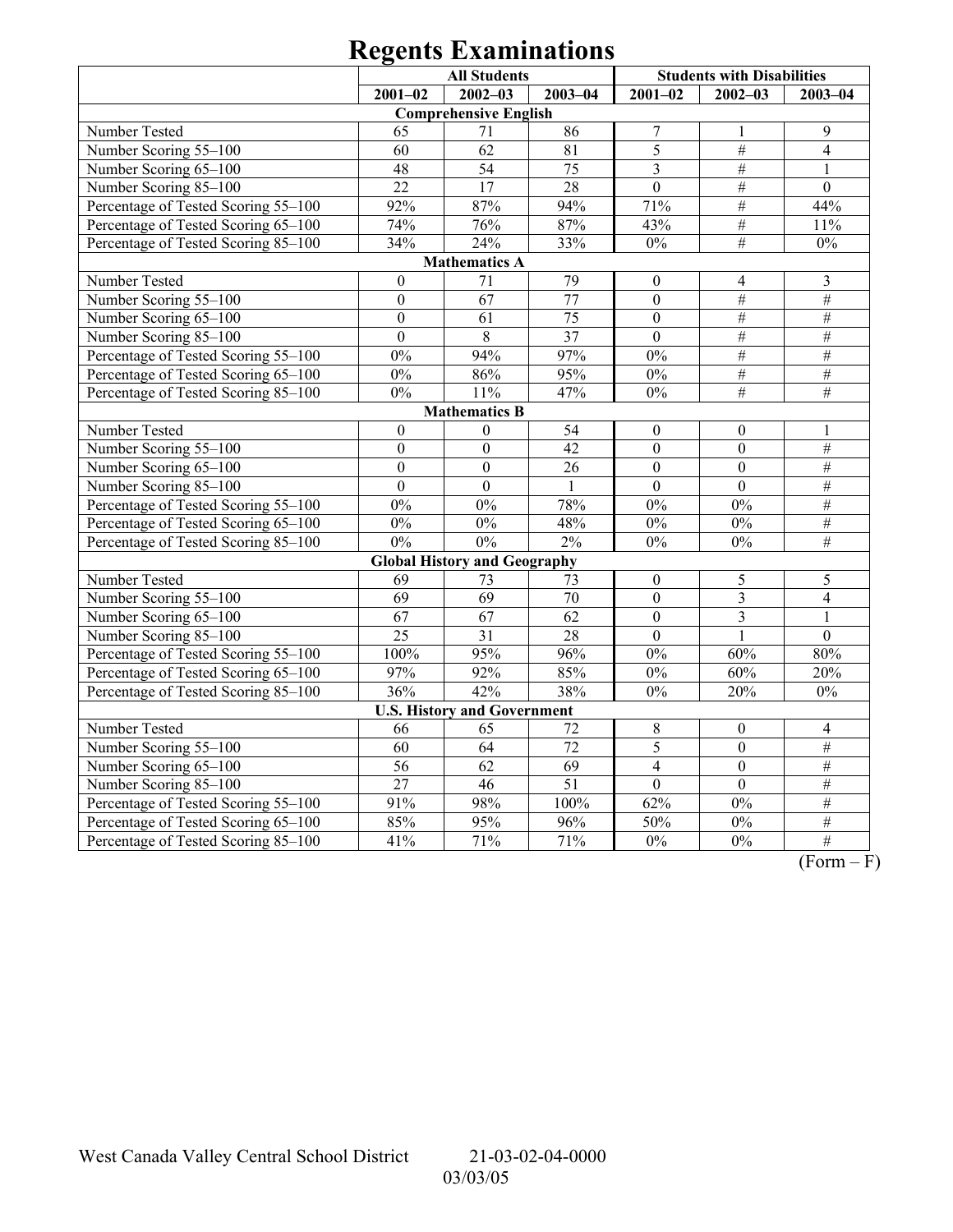| 0                                     |              |                                   |                |                  |                                   |                  |  |  |  |
|---------------------------------------|--------------|-----------------------------------|----------------|------------------|-----------------------------------|------------------|--|--|--|
|                                       |              | <b>All Students</b>               |                |                  | <b>Students with Disabilities</b> |                  |  |  |  |
|                                       | $2001 - 02$  | $2002 - 03$                       | $2003 - 04$    | $2001 - 02$      | $2002 - 03$                       | $2003 - 04$      |  |  |  |
|                                       |              | <b>Living Environment</b>         |                |                  |                                   |                  |  |  |  |
| Number Tested                         | 62           | 58                                | 65             | $\boldsymbol{0}$ | 1                                 | 3                |  |  |  |
| Number Scoring 55-100                 | 62           | 58                                | 65             | $\mathbf{0}$     | $\#$                              | $\overline{\#}$  |  |  |  |
| Number Scoring 65-100                 | 61           | 57                                | 62             | $\mathbf{0}$     | $\overline{\#}$                   | $\#$             |  |  |  |
| Number Scoring 85-100                 | 23           | 23                                | 16             | $\overline{0}$   | $\#$                              | $\overline{\#}$  |  |  |  |
| Percentage of Tested Scoring 55-100   | 100%         | 100%                              | 100%           | $0\%$            | $\#$                              | $\overline{\#}$  |  |  |  |
| Percentage of Tested Scoring 65-100   | 98%          | 98%                               | 95%            | $0\%$            | $\#$                              | $\#$             |  |  |  |
| Percentage of Tested Scoring 85-100   | 37%          | 40%                               | 25%            | $0\%$            | $\frac{1}{2}$                     | $\overline{\#}$  |  |  |  |
| <b>Physical Setting/Earth Science</b> |              |                                   |                |                  |                                   |                  |  |  |  |
| Number Tested                         | 65           | 68                                | 81             | $\mathbf{1}$     | 6                                 | 12               |  |  |  |
| Number Scoring 55-100                 | 65           | 68                                | 80             | $\#$             | 6                                 | 11               |  |  |  |
| Number Scoring 65-100                 | 63           | 67                                | 73             | $\#$             | 5                                 | $\overline{5}$   |  |  |  |
| Number Scoring 85-100                 | 38           | 34                                | 25             | $\#$             |                                   | $\overline{0}$   |  |  |  |
| Percentage of Tested Scoring 55-100   | 100%         | 100%                              | 99%            | $\#$             | 100%                              | 92%              |  |  |  |
| Percentage of Tested Scoring 65-100   | 97%          | 99%                               | 90%            | $\#$             | 83%                               | 42%              |  |  |  |
| Percentage of Tested Scoring 85-100   | 58%          | 50%                               | 31%            | $\frac{1}{2}$    | 17%                               | $0\%$            |  |  |  |
|                                       |              | <b>Physical Setting/Chemistry</b> |                |                  |                                   |                  |  |  |  |
| Number Tested                         | 40           | 46                                | 55             | $\mathbf{0}$     | $\theta$                          |                  |  |  |  |
| Number Scoring 55-100                 | 37           | 43                                | 52             | $\mathbf{0}$     | $\mathbf{0}$                      | $\overline{\#}$  |  |  |  |
| Number Scoring 65-100                 | 29           | 34                                | 39             | $\mathbf{0}$     | $\mathbf{0}$                      | $\#$             |  |  |  |
| Number Scoring 85-100                 | $\mathbf{0}$ | $\overline{2}$                    | $\overline{4}$ | $\overline{0}$   | $\overline{0}$                    | $\overline{\#}$  |  |  |  |
| Percentage of Tested Scoring 55-100   | 93%          | 93%                               | 95%            | $0\%$            | $0\%$                             | $\overline{\#}$  |  |  |  |
| Percentage of Tested Scoring 65-100   | 72%          | 74%                               | 71%            | $0\%$            | $0\%$                             | $\overline{\#}$  |  |  |  |
| Percentage of Tested Scoring 85-100   | $0\%$        | 4%                                | $7\%$          | $0\%$            | $0\%$                             | $\frac{1}{2}$    |  |  |  |
|                                       |              | <b>Physical Setting/Physics</b>   |                |                  |                                   |                  |  |  |  |
| Number Tested                         |              |                                   | 13             |                  |                                   | $\boldsymbol{0}$ |  |  |  |
| Number Scoring 55-100                 |              |                                   | 13             |                  |                                   | $\mathbf{0}$     |  |  |  |
| Number Scoring 65-100                 |              |                                   | 12             |                  |                                   | $\mathbf{0}$     |  |  |  |
| Number Scoring 85-100                 |              |                                   | $\overline{4}$ |                  |                                   | $\theta$         |  |  |  |
| Percentage of Tested Scoring 55-100   |              |                                   | 100%           |                  |                                   | $0\%$            |  |  |  |
| Percentage of Tested Scoring 65-100   |              |                                   | 92%            |                  |                                   | $0\%$            |  |  |  |
| Percentage of Tested Scoring 85-100   |              |                                   | 31%            |                  |                                   | $0\%$            |  |  |  |

\* Physical Setting/Physics results for 2001-02 and 2002-03 are not included in the report card because the Department issued new conversion charts for assessments administered in those years.

 $(Form - G)$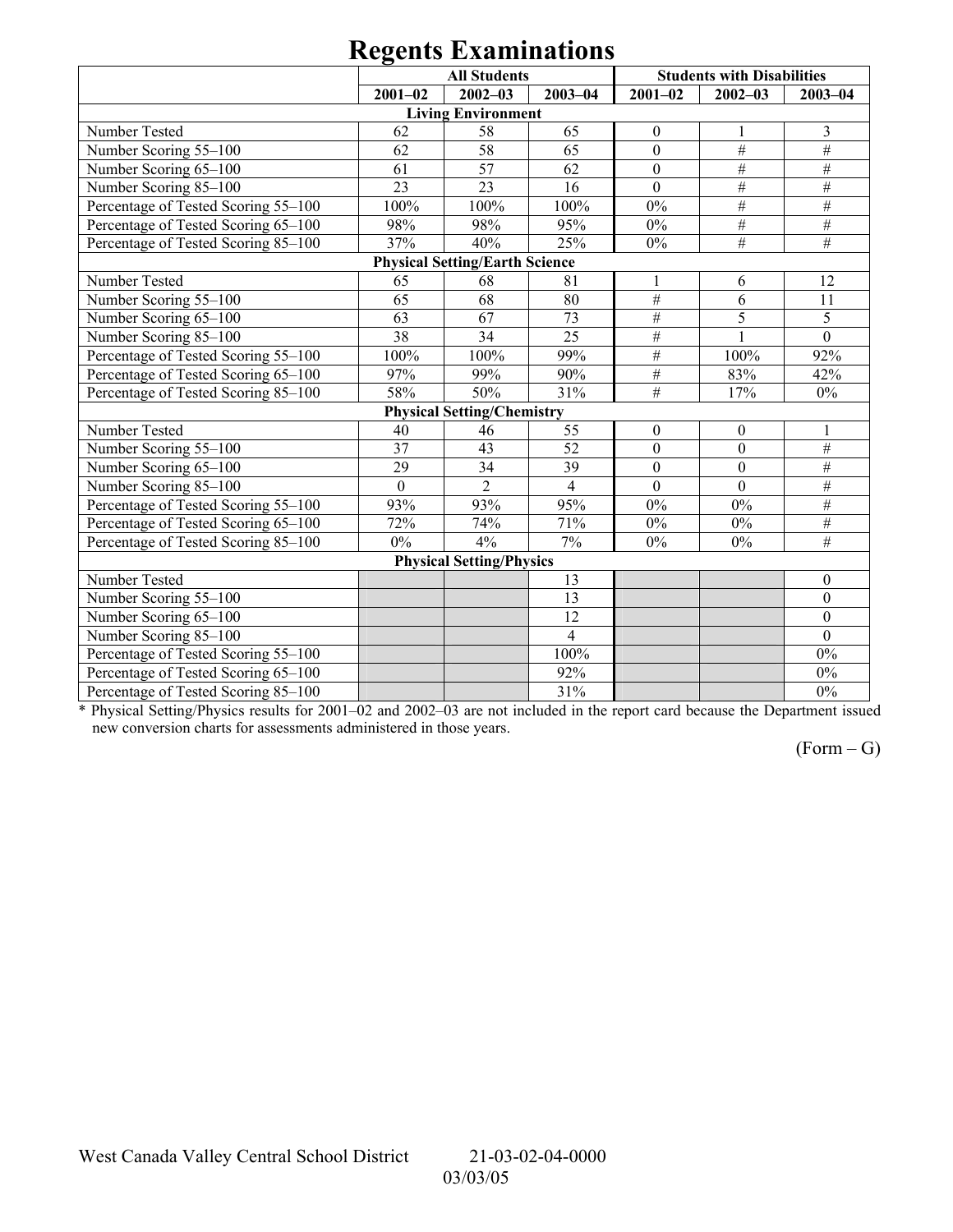|                                                                                                                        | <b>All Students</b> |                              |                  | <b>Students with Disabilities</b> |                  |                  |  |  |  |
|------------------------------------------------------------------------------------------------------------------------|---------------------|------------------------------|------------------|-----------------------------------|------------------|------------------|--|--|--|
|                                                                                                                        | $2001 - 02$         | $2002 - 03$                  | $2003 - 04$      | $2001 - 02$                       | $2002 - 03$      | $2003 - 04$      |  |  |  |
|                                                                                                                        |                     | <b>Comprehensive French</b>  |                  |                                   |                  |                  |  |  |  |
| Number Tested                                                                                                          | 35                  | 6                            | 49               | $\boldsymbol{0}$                  | $\mathbf{0}$     | $\boldsymbol{0}$ |  |  |  |
| Number Scoring 55-100                                                                                                  | 32                  | 6                            | 49               | $\boldsymbol{0}$                  | $\boldsymbol{0}$ | $\mathbf{0}$     |  |  |  |
| Number Scoring 65-100                                                                                                  | 28                  | 6                            | 49               | $\boldsymbol{0}$                  | $\boldsymbol{0}$ | $\mathbf{0}$     |  |  |  |
| Number Scoring 85-100                                                                                                  | 5                   | $\theta$                     | 30               | $\theta$                          | $\theta$         | $\theta$         |  |  |  |
| Percentage of Tested Scoring 55-100                                                                                    | 91%                 | 100%                         | 100%             | $0\%$                             | $0\%$            | $0\%$            |  |  |  |
| Percentage of Tested Scoring 65-100                                                                                    | 80%                 | 100%                         | 100%             | $0\%$                             | $0\%$            | $0\%$            |  |  |  |
| Percentage of Tested Scoring 85-100                                                                                    | 14%                 | $0\%$                        | 61%              | $0\%$                             | $0\%$            | $0\%$            |  |  |  |
| <b>Comprehensive Italian</b>                                                                                           |                     |                              |                  |                                   |                  |                  |  |  |  |
| Number Tested<br>0<br>$\boldsymbol{0}$<br>$\boldsymbol{0}$<br>$\boldsymbol{0}$<br>$\boldsymbol{0}$<br>$\boldsymbol{0}$ |                     |                              |                  |                                   |                  |                  |  |  |  |
| Number Scoring 55-100                                                                                                  | $\boldsymbol{0}$    | $\boldsymbol{0}$             | $\boldsymbol{0}$ | $\boldsymbol{0}$                  | $\boldsymbol{0}$ | $\mathbf{0}$     |  |  |  |
| Number Scoring 65-100                                                                                                  | $\boldsymbol{0}$    | $\mathbf{0}$                 | $\boldsymbol{0}$ | $\boldsymbol{0}$                  | $\boldsymbol{0}$ | $\mathbf{0}$     |  |  |  |
| Number Scoring 85-100                                                                                                  | $\mathbf{0}$        | $\theta$                     | $\mathbf{0}$     | $\mathbf{0}$                      | $\theta$         | $\theta$         |  |  |  |
| Percentage of Tested Scoring 55-100                                                                                    | $0\%$               | $0\%$                        | $0\%$            | $0\%$                             | $0\%$            | $0\%$            |  |  |  |
| Percentage of Tested Scoring 65-100                                                                                    | $0\%$               | $0\%$                        | $0\%$            | $0\%$                             | $0\%$            | $0\%$            |  |  |  |
| Percentage of Tested Scoring 85-100                                                                                    | $0\%$               | $0\%$                        | $0\%$            | $0\%$                             | $0\%$            | $0\%$            |  |  |  |
| <b>Comprehensive German</b>                                                                                            |                     |                              |                  |                                   |                  |                  |  |  |  |
| Number Tested                                                                                                          | $\mathbf{0}$        | $\mathbf{0}$                 | $\boldsymbol{0}$ | $\boldsymbol{0}$                  | $\boldsymbol{0}$ | $\boldsymbol{0}$ |  |  |  |
| Number Scoring 55-100                                                                                                  | $\boldsymbol{0}$    | $\mathbf{0}$                 | $\boldsymbol{0}$ | $\boldsymbol{0}$                  | $\boldsymbol{0}$ | $\mathbf{0}$     |  |  |  |
| Number Scoring 65-100                                                                                                  | $\boldsymbol{0}$    | $\boldsymbol{0}$             | $\boldsymbol{0}$ | $\boldsymbol{0}$                  | $\boldsymbol{0}$ | $\mathbf{0}$     |  |  |  |
| Number Scoring 85-100                                                                                                  | $\mathbf{0}$        | $\theta$                     | $\mathbf{0}$     | $\mathbf{0}$                      | $\mathbf{0}$     | $\theta$         |  |  |  |
| Percentage of Tested Scoring 55-100                                                                                    | $0\%$               | $0\%$                        | $0\%$            | $0\%$                             | $0\%$            | $0\%$            |  |  |  |
| Percentage of Tested Scoring 65-100                                                                                    | $0\%$               | $0\%$                        | $0\%$            | $0\%$                             | $0\%$            | $0\%$            |  |  |  |
| Percentage of Tested Scoring 85-100                                                                                    | $0\%$               | $0\%$                        | $0\%$            | $0\%$                             | 0%               | $0\%$            |  |  |  |
|                                                                                                                        |                     | <b>Comprehensive Hebrew</b>  |                  |                                   |                  |                  |  |  |  |
| Number Tested                                                                                                          | $\mathbf{0}$        | $\boldsymbol{0}$             | $\boldsymbol{0}$ | $\boldsymbol{0}$                  | $\boldsymbol{0}$ | $\boldsymbol{0}$ |  |  |  |
| Number Scoring 55-100                                                                                                  | $\boldsymbol{0}$    | $\mathbf{0}$                 | $\boldsymbol{0}$ | $\boldsymbol{0}$                  | $\boldsymbol{0}$ | $\mathbf{0}$     |  |  |  |
| Number Scoring 65-100                                                                                                  | $\boldsymbol{0}$    | $\mathbf{0}$                 | $\boldsymbol{0}$ | $\boldsymbol{0}$                  | $\boldsymbol{0}$ | $\mathbf{0}$     |  |  |  |
| Number Scoring 85-100                                                                                                  | $\mathbf{0}$        | $\mathbf{0}$                 | $\boldsymbol{0}$ | $\theta$                          | $\theta$         | $\mathbf{0}$     |  |  |  |
| Percentage of Tested Scoring 55-100                                                                                    | $0\%$               | $0\%$                        | $0\%$            | $0\%$                             | $0\%$            | $0\%$            |  |  |  |
| Percentage of Tested Scoring 65-100                                                                                    | $0\%$               | $0\%$                        | $0\%$            | $0\%$                             | $0\%$            | $0\%$            |  |  |  |
| Percentage of Tested Scoring 85-100                                                                                    | $0\%$               | $0\%$                        | $0\%$            | $0\%$                             | $0\%$            | $0\%$            |  |  |  |
|                                                                                                                        |                     | <b>Comprehensive Spanish</b> |                  |                                   |                  |                  |  |  |  |
| Number Tested                                                                                                          | $\boldsymbol{0}$    | $\boldsymbol{0}$             | $\boldsymbol{0}$ | $\boldsymbol{0}$                  | $\boldsymbol{0}$ | $\boldsymbol{0}$ |  |  |  |
| Number Scoring 55-100                                                                                                  | $\boldsymbol{0}$    | $\boldsymbol{0}$             | $\boldsymbol{0}$ | $\boldsymbol{0}$                  | $\boldsymbol{0}$ | $\mathbf{0}$     |  |  |  |
| Number Scoring 65-100                                                                                                  | $\boldsymbol{0}$    | $\boldsymbol{0}$             | $\boldsymbol{0}$ | $\boldsymbol{0}$                  | $\boldsymbol{0}$ | $\boldsymbol{0}$ |  |  |  |
| Number Scoring 85-100                                                                                                  | $\boldsymbol{0}$    | $\theta$                     | $\theta$         | $\theta$                          | $\theta$         | $\theta$         |  |  |  |
| Percentage of Tested Scoring 55-100                                                                                    | $0\%$               | $0\%$                        | $0\%$            | $0\%$                             | $0\%$            | $0\%$            |  |  |  |
| Percentage of Tested Scoring 65-100                                                                                    | $0\%$               | $0\%$                        | $0\%$            | $0\%$                             | $0\%$            | $0\%$            |  |  |  |
| Percentage of Tested Scoring 85-100                                                                                    | $0\%$               | $0\%$                        | $0\%$            | $0\%$                             | $0\%$            | $0\%$            |  |  |  |
|                                                                                                                        |                     | <b>Comprehensive Latin</b>   |                  |                                   |                  |                  |  |  |  |
| Number Tested                                                                                                          | 16                  | $\theta$                     | $\boldsymbol{0}$ | $\boldsymbol{0}$                  | $\boldsymbol{0}$ | $\boldsymbol{0}$ |  |  |  |
| Number Scoring 55-100                                                                                                  | 16                  | $\boldsymbol{0}$             | $\boldsymbol{0}$ | $\boldsymbol{0}$                  | $\boldsymbol{0}$ | $\boldsymbol{0}$ |  |  |  |
| Number Scoring 65-100                                                                                                  | 15                  | $\boldsymbol{0}$             | $\boldsymbol{0}$ | $\boldsymbol{0}$                  | $\boldsymbol{0}$ | $\boldsymbol{0}$ |  |  |  |
| Number Scoring 85-100                                                                                                  | 5                   | $\boldsymbol{0}$             | $\mathbf{0}$     | $\theta$                          | $\boldsymbol{0}$ | $\theta$         |  |  |  |
| Percentage of Tested Scoring 55-100                                                                                    | 100%                | $0\%$                        | $0\%$            | $0\%$                             | $0\%$            | $0\%$            |  |  |  |
| Percentage of Tested Scoring 65-100                                                                                    | 94%                 | $0\%$                        | $0\%$            | $0\%$                             | $0\%$            | $0\%$            |  |  |  |
| Percentage of Tested Scoring 85-100                                                                                    | 31%                 | $0\%$                        | $0\%$            | $0\%$                             | $0\%$            | $0\%$            |  |  |  |

 $(Form - H)$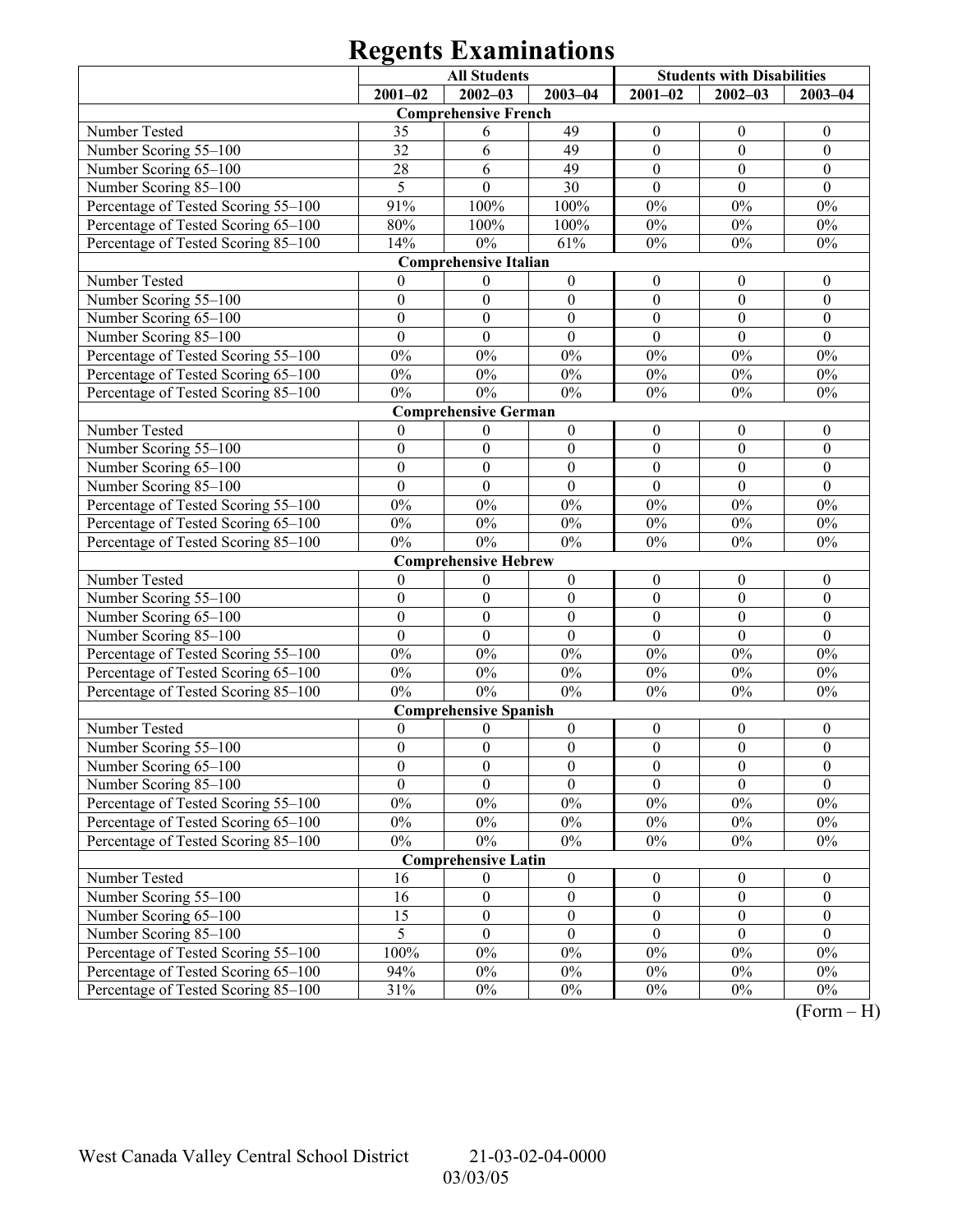|                                                                            | $\overline{\phantom{0}}$ | <b>All Students</b> |             | <b>Students with Disabilities</b> |             |             |  |  |  |
|----------------------------------------------------------------------------|--------------------------|---------------------|-------------|-----------------------------------|-------------|-------------|--|--|--|
|                                                                            | $2001 - 02$              | $2002 - 03$         | $2003 - 04$ | $2001 - 02$                       | $2002 - 03$ | $2003 - 04$ |  |  |  |
| <b>Sequential Mathematics, Course III (last administered January 2004)</b> |                          |                     |             |                                   |             |             |  |  |  |
| Number Tested                                                              | 43                       | 41                  |             |                                   |             |             |  |  |  |
| Number Scoring 55–100                                                      | 36                       | 26                  | h           |                                   |             |             |  |  |  |
| Number Scoring 65-100                                                      | 35                       | 22                  |             |                                   |             |             |  |  |  |
| Number Scoring 85-100                                                      | 15                       | 8                   |             |                                   |             |             |  |  |  |
| Percentage of Tested Scoring 55-100                                        | 84%                      | 63%                 | 55%         | $0\%$                             | $0\%$       | $0\%$       |  |  |  |
| Percentage of Tested Scoring 65-100                                        | 81%                      | 54%                 | 36%         | $0\%$                             | $0\%$       | 0%          |  |  |  |
| Percentage of Tested Scoring 85–100                                        | 35%                      | 20%                 | $0\%$       | $0\%$                             | $0\%$       | $0\%$       |  |  |  |

### **Introduction to Occupations Examination**

| $2001 - 02$       |           |                   | $2002 - 03$ | $2003 - 04$       |           |
|-------------------|-----------|-------------------|-------------|-------------------|-----------|
| <b>No. Tested</b> | % Passing | <b>No. Tested</b> | % Passing   | <b>No. Tested</b> | % Passing |
| 30                | 93%       |                   | 81%         | ∸~                | $100\%$   |
|                   |           |                   |             |                   | 60%       |
|                   |           |                   | $\cdots$    |                   | 0.00100   |

District reports contain data for all students with disabilities enrolled in the district for the 2001–02 school year.

### **Elementary-Level Social Studies**

|                 |                                   | <b>Number</b><br><b>Tested</b> | % at Level 1 | % at Level 2 | % at Level 3 | % at Level 4 |
|-----------------|-----------------------------------|--------------------------------|--------------|--------------|--------------|--------------|
|                 | <b>General-Education Students</b> | 54                             | $6\%$        | 6%           | 59%          | 30%          |
| <b>Nov 2003</b> | <b>Students with Disabilities</b> |                                | 14%          | 14%          | 57%          | 14%          |
|                 | All Students                      | 61                             | 7%           | 7%           | 59%          | 28%          |

### **Middle-Level Social Studies**

|                  |                                   | <b>Number</b><br><b>Tested</b> | $\%$ at Level 1 | % at Level 2 | $\frac{9}{6}$ at Level 3 | $\%$ at Level 4 |
|------------------|-----------------------------------|--------------------------------|-----------------|--------------|--------------------------|-----------------|
| <b>June 2004</b> | <b>General-Education Students</b> | 71                             | $1\%$           | 27%          | 61%                      | 11%             |
|                  | <b>Students with Disabilities</b> |                                | 0%              | 89%          | $1\%$                    | $0\%$           |
|                  | All Students                      | 80                             | $1\%$           | 34%          | 55%                      | 10%             |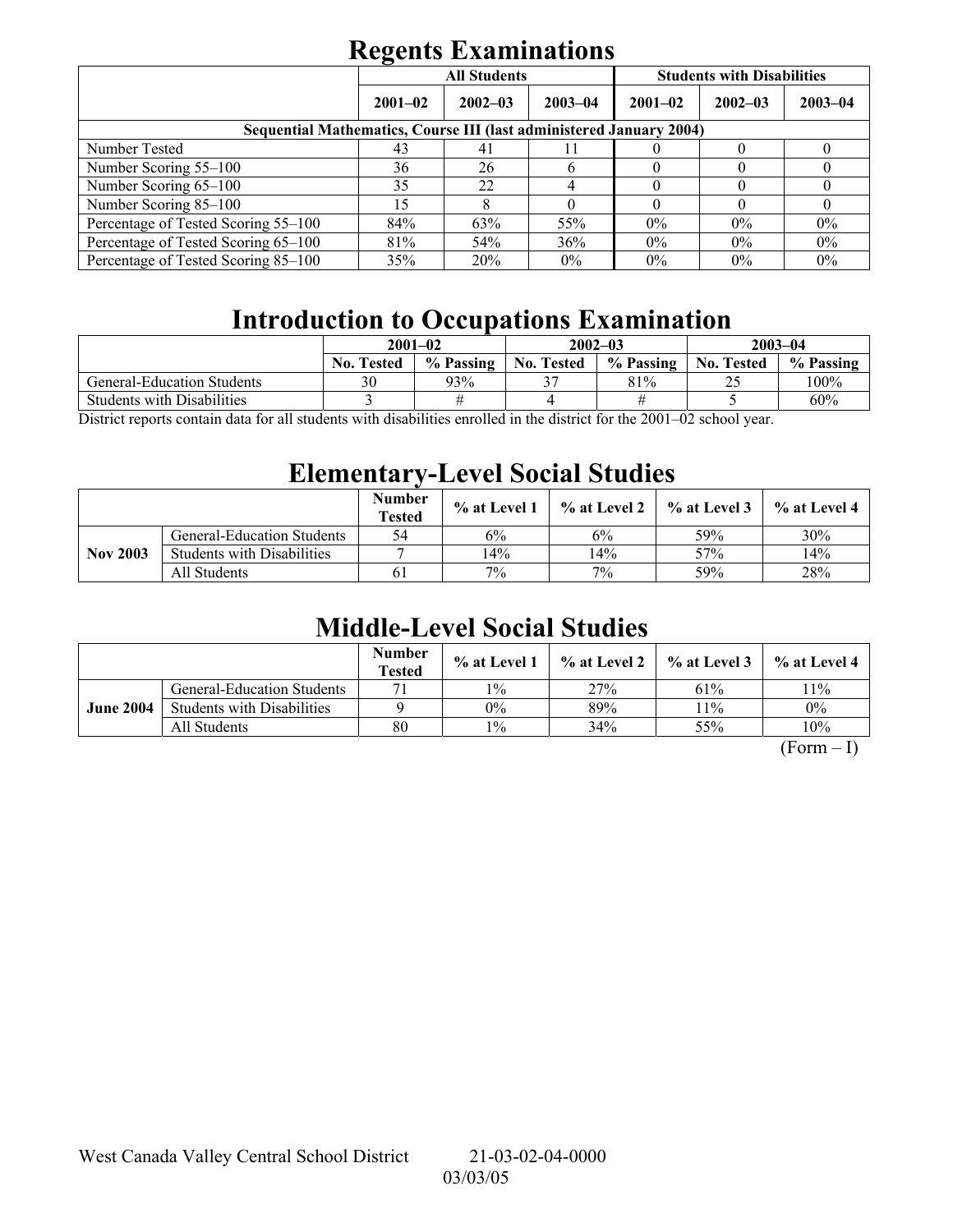### **New York State Alternate Assessments (NYSAA) 2003-04**

|                         | <b>Count of Students</b>                                                              |  |   |   |   |   |  |  |  |
|-------------------------|---------------------------------------------------------------------------------------|--|---|---|---|---|--|--|--|
| <b>Test</b>             | <b>Not Tested</b><br>Level 4<br><b>Tested</b><br>Level 2<br>Level 3<br><b>Level 1</b> |  |   |   |   |   |  |  |  |
| <b>Elementary Level</b> |                                                                                       |  |   |   |   |   |  |  |  |
| Social Studies          |                                                                                       |  | # | # | # | # |  |  |  |
| <b>Middle Level</b>     |                                                                                       |  |   |   |   |   |  |  |  |
| Social Studies          |                                                                                       |  | 0 |   |   |   |  |  |  |
| <b>Secondary Level</b>  |                                                                                       |  |   |   |   |   |  |  |  |
| English Language Arts   |                                                                                       |  | # |   | # | # |  |  |  |
| <b>Social Studies</b>   |                                                                                       |  | # | # | # | # |  |  |  |
| Mathematics             |                                                                                       |  | # | # | # | # |  |  |  |
| Science                 |                                                                                       |  |   |   |   |   |  |  |  |

### **2000 Cohort Performance on Regents Examinations after Four Years**

|                              |                                    | <b>General-Education Students</b>    |                | $\overline{\phantom{a}}$<br><b>Students with Disabilities</b> |                                      |                | <b>All Students</b>                |                                     |                |
|------------------------------|------------------------------------|--------------------------------------|----------------|---------------------------------------------------------------|--------------------------------------|----------------|------------------------------------|-------------------------------------|----------------|
|                              | Global<br><b>History</b><br>& Geo. | U.S.<br><b>History</b><br>$\&$ Gov't | <b>Science</b> | Global<br><b>History</b><br>& Geo.                            | U.S.<br><b>History</b><br>$\&$ Gov't | <b>Science</b> | Global<br><b>History</b><br>& Geo. | U.S.<br><b>History</b><br>$&$ Gov't | <b>Science</b> |
| <b>Cohort Enrollment</b>     | 60                                 | 60                                   | 60             |                                                               |                                      |                | 63                                 | 63                                  | 63             |
| Number Scoring 55–64         |                                    |                                      | #              |                                                               |                                      | #              |                                    |                                     |                |
| Number Scoring 65–84         |                                    |                                      | #              | #                                                             |                                      |                | 35                                 |                                     | 26             |
| Number Scoring 85-100        |                                    |                                      | #              | #                                                             |                                      | #              | 20                                 | 42                                  | 30             |
| <b>Approved Alternatives</b> |                                    |                                      | #              |                                                               |                                      | #              |                                    |                                     |                |

 $(Form - J)$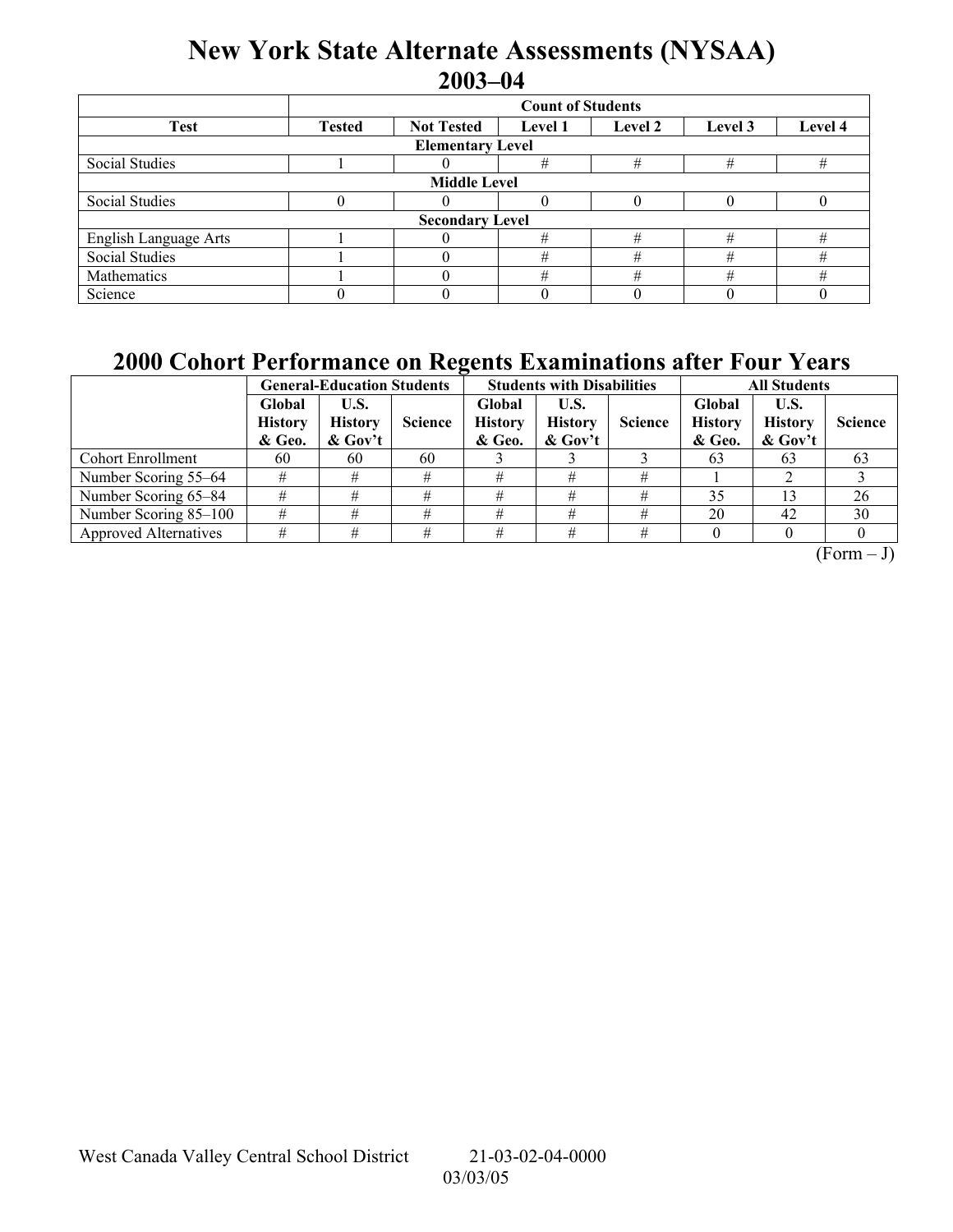### **New York State English as a Second Language Achievement Tests (NYSESLAT)\***

|                                           |                            | <b>All Students</b>             |                 | <b>Students with Disabilities</b> |  |                  |  |  |  |
|-------------------------------------------|----------------------------|---------------------------------|-----------------|-----------------------------------|--|------------------|--|--|--|
|                                           | $2002 - 03$<br>$2001 - 02$ |                                 | $2003 - 04$     | $2001 - 02$<br>$2002 - 03$        |  | $2003 - 04$      |  |  |  |
| Listening and Speaking (Grade K-1)        |                            |                                 |                 |                                   |  |                  |  |  |  |
| Number Tested                             |                            |                                 | 6               |                                   |  | $\mathbf{0}$     |  |  |  |
| Beginning $(0-18)$                        |                            |                                 | $\mathbf{0}$    |                                   |  | $\mathbf{0}$     |  |  |  |
| Intermediate (19-31)                      |                            |                                 | 3               |                                   |  | $\boldsymbol{0}$ |  |  |  |
| Advanced (32-36)                          |                            |                                 | $\overline{2}$  |                                   |  | $\boldsymbol{0}$ |  |  |  |
| Proficient (37-39)                        |                            |                                 |                 |                                   |  | $\mathbf{0}$     |  |  |  |
| Reading and Writing (Grade K-1)           |                            |                                 |                 |                                   |  |                  |  |  |  |
| Number Tested                             |                            |                                 | 6               |                                   |  | $\mathbf{0}$     |  |  |  |
| Beginning $(0-14)$                        |                            |                                 |                 |                                   |  | $\mathbf{0}$     |  |  |  |
| Intermediate (15-24)                      |                            |                                 | $\overline{2}$  |                                   |  | $\mathbf{0}$     |  |  |  |
| Advanced $(25-32)$                        |                            |                                 | 3               |                                   |  | $\boldsymbol{0}$ |  |  |  |
| Proficient $(33-35)$                      |                            |                                 | $\theta$        |                                   |  | $\boldsymbol{0}$ |  |  |  |
| Listening and Speaking (Grade 2-4)        |                            |                                 |                 |                                   |  |                  |  |  |  |
| Number Tested                             |                            |                                 | 3               |                                   |  | $\theta$         |  |  |  |
| Beginning $(0-18)$                        |                            |                                 | $\#$            |                                   |  | $\boldsymbol{0}$ |  |  |  |
| Intermediate (19-31)                      |                            |                                 | $\overline{\#}$ |                                   |  | $\mathbf{0}$     |  |  |  |
| Advanced (32-36)                          |                            |                                 | $\overline{\#}$ |                                   |  | $\boldsymbol{0}$ |  |  |  |
| Proficient (37-39)                        |                            |                                 | #               |                                   |  | $\mathbf{0}$     |  |  |  |
|                                           |                            | Reading and Writing (Grade 2-4) |                 |                                   |  |                  |  |  |  |
| Number Tested                             |                            |                                 | 3               |                                   |  | $\mathbf{0}$     |  |  |  |
| Beginning $(0-14)$                        |                            |                                 | #               |                                   |  | $\theta$         |  |  |  |
| Intermediate (15-24)                      |                            |                                 | $\#$            |                                   |  | $\boldsymbol{0}$ |  |  |  |
| Advanced (25–32)                          |                            |                                 | $\#$            |                                   |  | $\boldsymbol{0}$ |  |  |  |
| Proficient (33-35)                        |                            |                                 | #               |                                   |  | $\mathbf{0}$     |  |  |  |
| <b>Listening and Speaking (Grade 5-6)</b> |                            |                                 |                 |                                   |  |                  |  |  |  |
| Number Tested                             |                            |                                 |                 |                                   |  | $\boldsymbol{0}$ |  |  |  |
| Beginning $(0-18)$                        |                            |                                 | $\overline{\#}$ |                                   |  | $\mathbf{0}$     |  |  |  |
| Intermediate (19-31)                      |                            |                                 | $\#$            |                                   |  | $\mathbf{0}$     |  |  |  |
| Advanced (32-36)                          |                            |                                 | $\#$            |                                   |  | $\boldsymbol{0}$ |  |  |  |
| Proficient (37-39)                        |                            |                                 | #               |                                   |  | $\theta$         |  |  |  |
| <b>Reading and Writing (Grade 5-6)</b>    |                            |                                 |                 |                                   |  |                  |  |  |  |
| Number Tested                             |                            |                                 |                 |                                   |  | $\mathbf{0}$     |  |  |  |
| Beginning $(0-14)$                        |                            |                                 | $\#$            |                                   |  | $\boldsymbol{0}$ |  |  |  |
| Intermediate (15-24)                      |                            |                                 | $\overline{\#}$ |                                   |  | $\boldsymbol{0}$ |  |  |  |
| Advanced (25-32)                          |                            |                                 | $\#$            |                                   |  | $\boldsymbol{0}$ |  |  |  |
| Proficient (33-35)                        |                            |                                 | #               |                                   |  | $\mathbf{0}$     |  |  |  |

\*The NYSESLAT was first administered in the 2002-03 school year, but complete data for all school districts were not available until 2003-04.

 $(Form - K)$